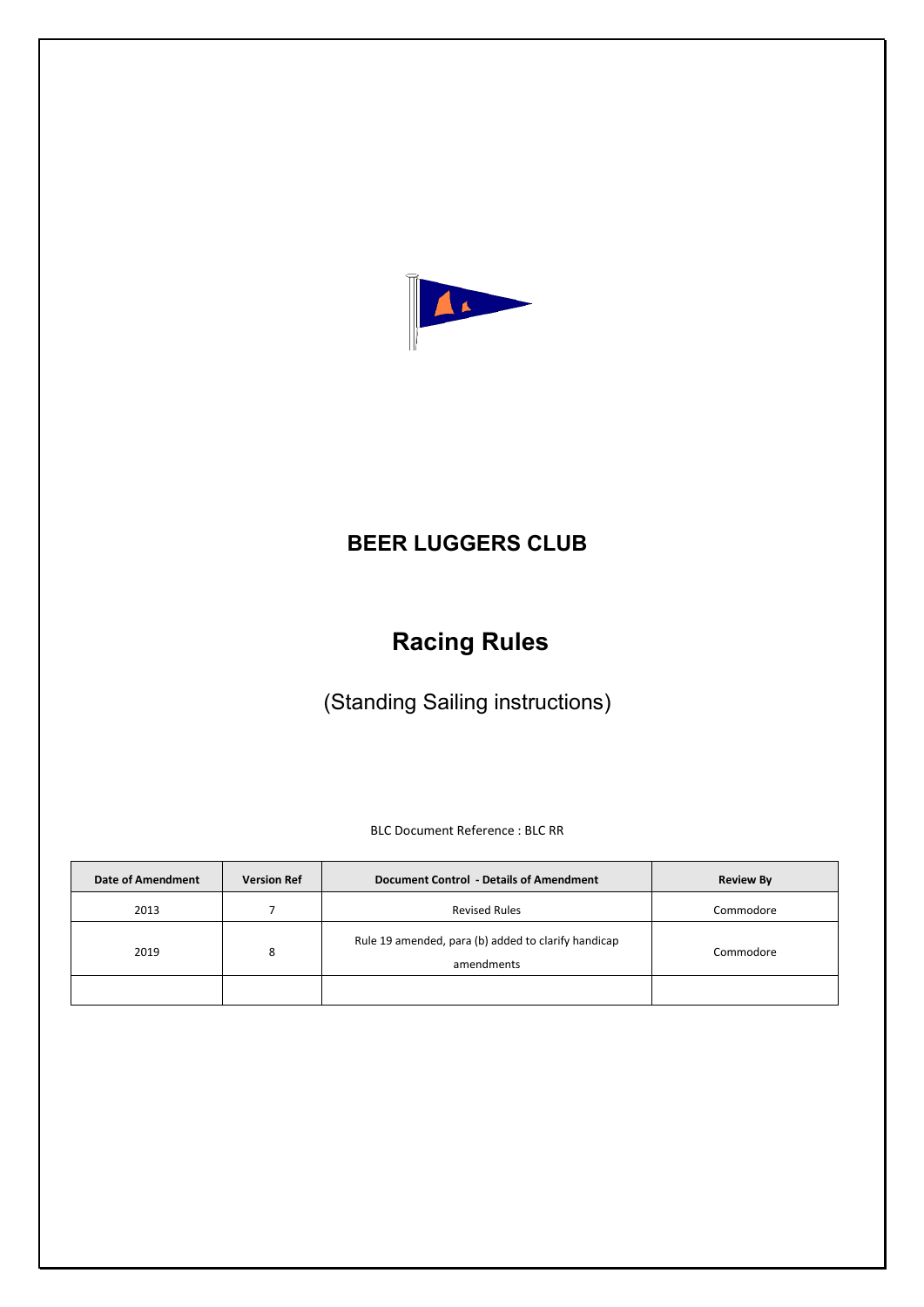

## **Racing Rules - 2019**

- **1.** Racing will take place under the current International Yacht Racing Rules [IYRR] the prescription of the RYA. A minimum 2 boats will constitute a race. The point's series shall be scored as per the RYA low points system.
- **2.** Each boat may discard one race in every four completed races.
- **3.** Both the Line Honours Cup and the Handicap Cups will be presented to the respective winning boats overall. This is to be judged on a minimum 4 races as per the wishes of the presenters, Alan Abbott & Chris Scanes (Overall Handicap Cup). Future Club members are asked to take note of this particular request should the subject of presentation ever come up for discussion.
- **4.** Each race should normally last between 1 and 1½ hours. One round of the course must be completed by the leading boat to constitute a race. A race may be finished at the completion of one round, or at any subsequent mark of the course. Once the leading boat has crossed the Finishing Line, the other boats still racing must cross the Finishing Line within 30 mins, otherwise they will score points as the last boat to finish +1. For the purposes of the handicap series, positions will be worked out on a proportional basis of the last completed round for all boats still racing at the time limit.
- **5.** Races will be held on Monday evenings: In normal circumstances the warning signal will be sounded at 18.25hrs. Any decision regarding prior abandonment due to adverse weather conditions shall not be taken before 17.00hrs. It is the responsibility of the Race Officer to decide whether conditions are suitable to race, and if so, to set the course. This decision must be taken by 18.00hrs or at the discretion of the Race Officer by 18.30hrs at the latest.
- **6.** At the preparatory signal stop auxiliary propulsion, boat is now under racing rules.
- **7.** No tiller waggling except to assist in going about.
- **8.** Minimum crew skipper & for'd hand.
- **9.** Liability: A boat is entirely responsible for its own safety, whether afloat or ashore, and nothing, whether in the Notice of Race or Sailing instructions or anywhere else, reduces this responsibility. It is for the boat to decide whether it is fit to sail in the conditions in which it will find itself. By launching or going to sea, the boat confirms that it is fit for those conditions and that its crew is competent to sail and compete in them. The boat is required to hold adequate insurance and in particular to hold insurance against third party claims in the sum of at least £3,000,000. And a declaration form supplied by the Club must be signed to this effect by each owner and returned to the Hon. Sec. before the first race. Nothing done by the organisers can reduce the responsibility of the boat nor will it make the organisers responsible for any loss, damage, death or personal injury, however it may have occurred, as a result of the boat taking part in the racing. The organisers encompass everyone helping to run the race and the event, and include the organising authority, the race committee, the race officer, starters, patrol boats and beach masters. The provision of patrol boats does not relieve the boat of its responsibilities.
- **10.** All helms must be signed on, declaring all crew members, and also sign off within 1 hour of finishing or retiring.